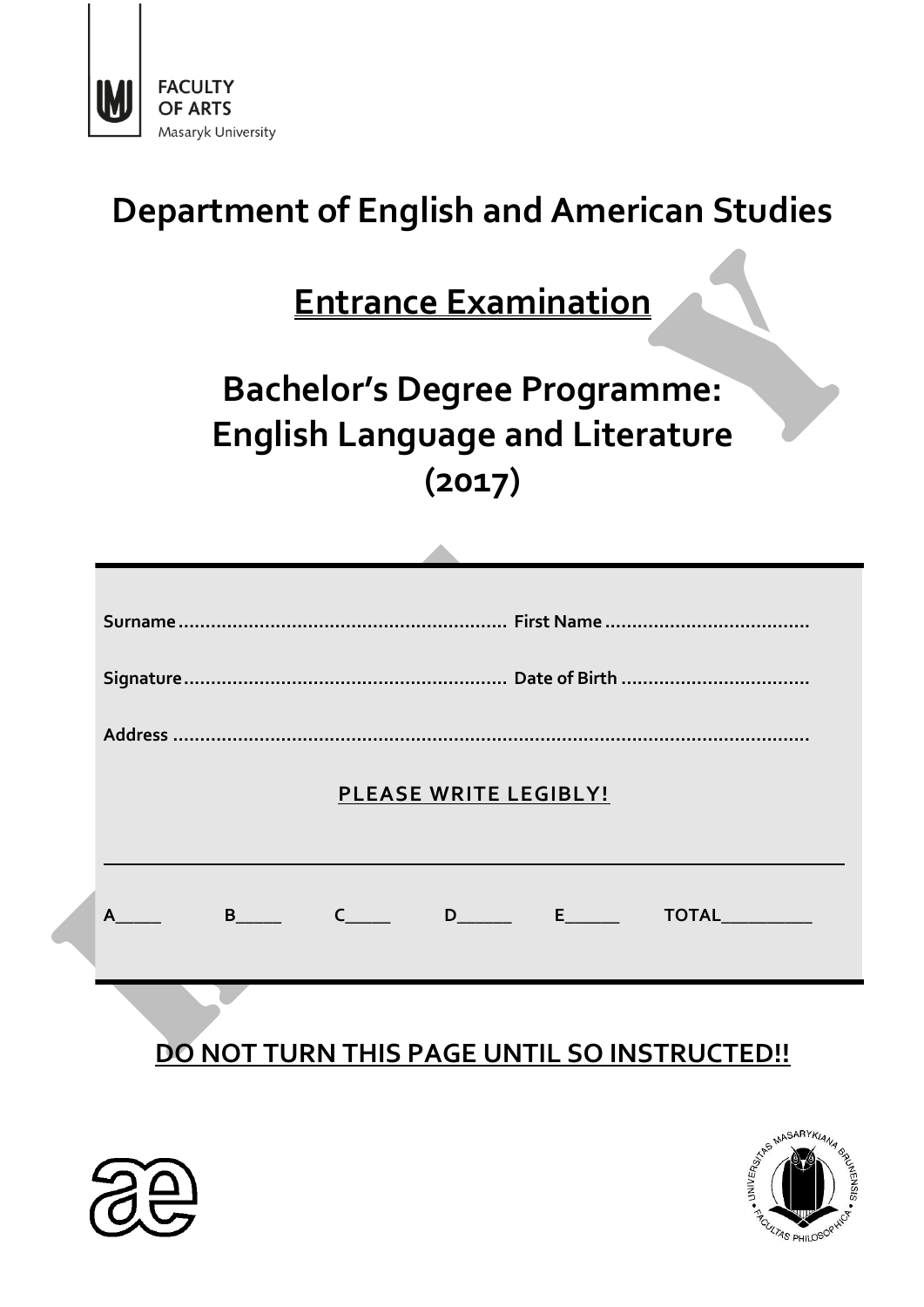# **Fill each of the numbered blanks in the following passage with the most suitable word, which must begin with the letter given in brackets. Use only one word for each blank. Write your answers in the spaces on the page opposite the text. Please write legibly.**

'Happy, happy Christmas… that can transport the sailor and the traveller,

thousands of miles away, back to his own fireside…' (Charles Dickens)

The influence **[1]** 19th-century social novelist Charles Dickens had on the way **[2]** celebrate Christmas can **[3]** be felt today. **[4]** the Romantic revival of Christmas traditions that occurred in Victorian times had **[5]** contributors – Prince Albert introduced the German **[6]** of decorating the tree – the singing of carols, **[7]** had all but disappeared at the turn of the **[8]** century, began to thrive again **[9]** to the Victorian's love of parlour music; and the **[10]** Christmas card appeared in the 1840s – it was Charles Dickens' stories, particularly **[11]** 1843 masterpiece *A Christmas Carol*, **[12]** rekindled the joy of Christmas in this **[13]**.

Dickensian Christmases were depicted as **[14]** 'deep and crisp and even'. Flurries of snow and dark wintry evenings necessitated roaring log fires **[15]** warming frozen fingers and chilblained toes. Evergreen branches tied **[16]** banisters and doorposts, and wreaths **[17]** from pine boughs and cones, berries, dried fruit and ribbons were **[18]** on the door to welcome guests. **[19]** bedrooms were given some form of decoration, if **[20]** a simple garland hung on the bedpost. The Christmas tree **[21]** decorated with small hand-made gifts, **[22]** as stitched dolls or children's mittens, and treats **[23]** sugar biscuits. Hand-dipped candles **[24]** placed carefully on branches and the **[25]** was topped with a star. Mince pies and a nip of Port were **[26]** for Father Christmas, as was a list of hoped **[27]** presents.

Dickens' description of the holiday as "a kind, forgiving, charitable **[28]** when men and women seem **[29]** one consent to open **[30]** shut-up hearts freely, and to think of people **[31]** them as if they really were fellow passengers to the grave", **[32]** hopes, encapsulates the essence of Christmas today.

 $\overline{2}$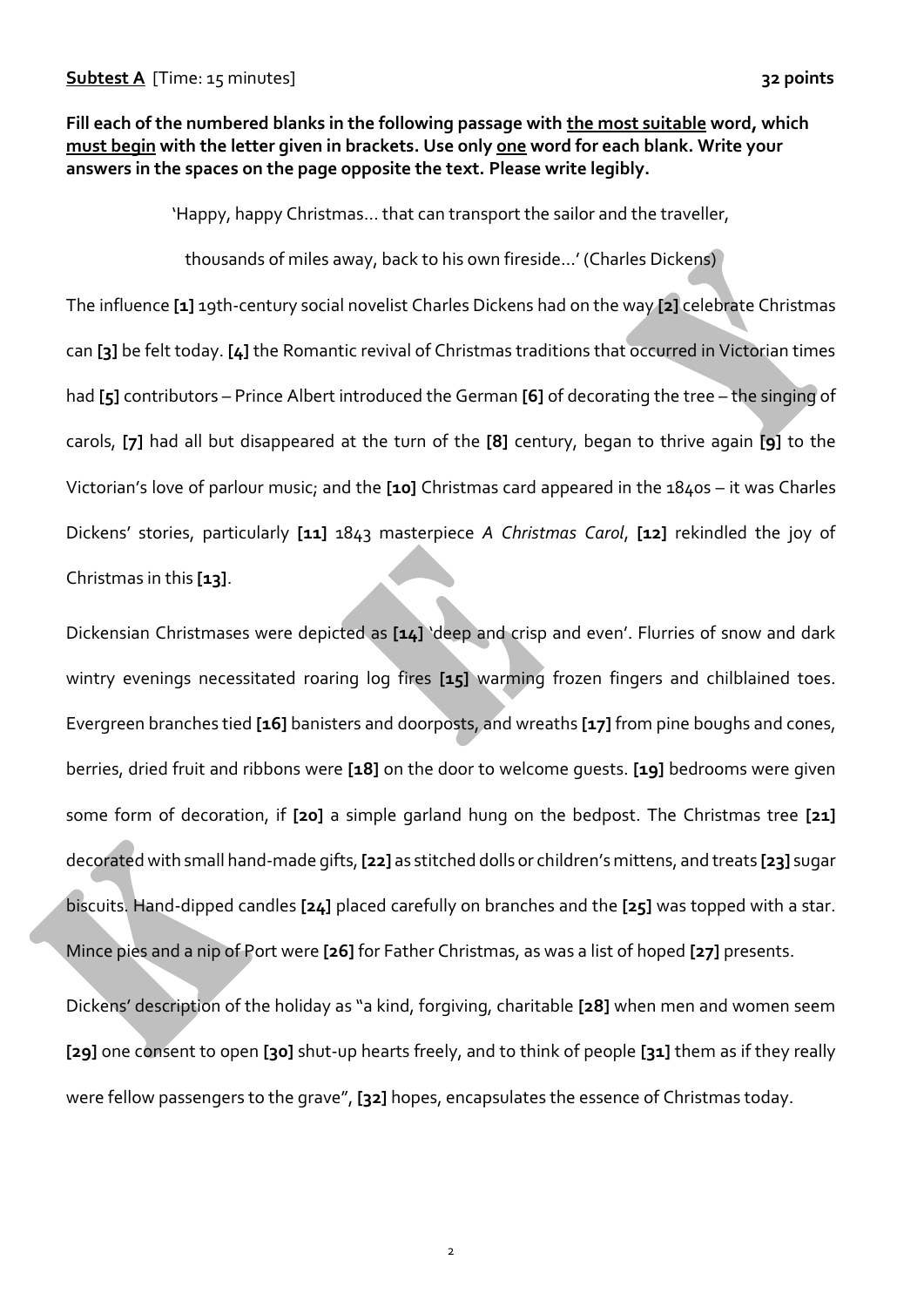|                        | [t]            |  |
|------------------------|----------------|--|
| 18.  hung / hanging[h] | [w]            |  |
|                        | [s]            |  |
| $\blacksquare$ [0]     | [A]            |  |
|                        | [0]            |  |
|                        | [t]            |  |
|                        | ___________[w] |  |
| 24. <u>were</u> [w]    |                |  |
|                        | [d]            |  |
|                        | <u>[f]</u>     |  |
|                        | <u>.</u> [h]   |  |
| 28. time/tradition[t]  | [t]            |  |
|                        | ntext[c]       |  |
|                        | [b]            |  |
| 31. below / beneath[b] | [f]            |  |
|                        | [t]            |  |

# **1. that [t] 2. we [w] 3. still [s] 4. Although [A] 5. other [o] 6. tradition [t] 7. which [w] 8. last [l] 9. due [d] 10. first [f] 11. his [h] 12. that** *m n n n n n n n n n n n n n n n n n n n n n n n n n n n n n n n n n n* **13. country / century / context [c]** 14. **being** *m* **15. for [f] 16. to** *fo n n n n n n n n n n n n* **<b>***n n n n n n n n n n n n n n n n n n n n n n*

## SUBTEST A: 1 POINT PER ITEM – 32 POINTS MAXIMUM–SPELLING COUNTS!!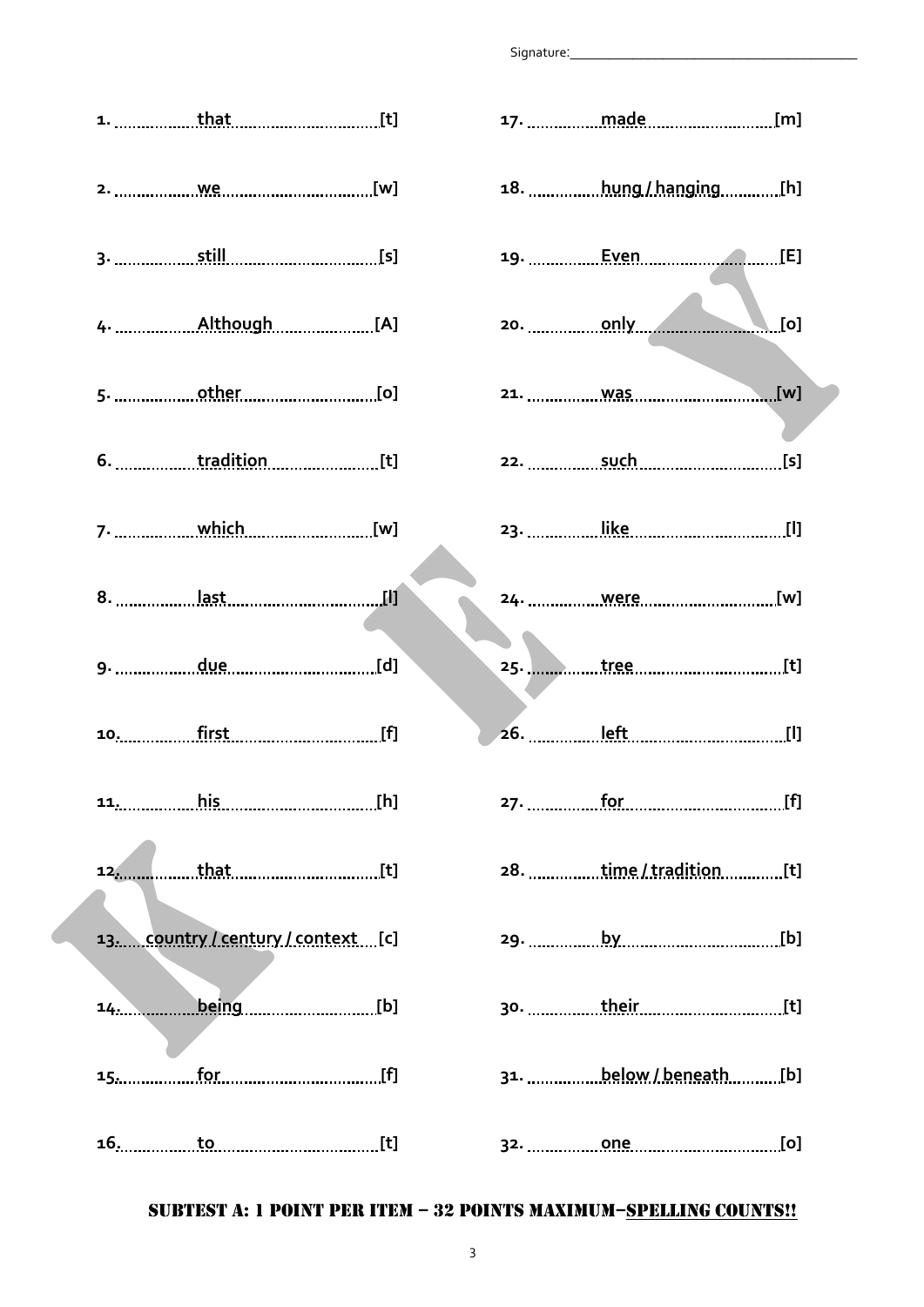Scrubbed up like an emperor

For more than 2,000 years, emperors, queens, tsars, composers and philosophers have flocked to the German spa town of Baden-Baden to bathe in its curative thermal waters. There are numerous clinics providing for every sort of unhealthy niggle, and decadent hotels provide impeccable service.

| In this rich and one of the healthiest towns in Europe now, you come across signs describing a |  |
|------------------------------------------------------------------------------------------------|--|
| combination of the Roman and Irish bathing traditions. But what do the Irish have to do with   |  |
| Roman baths? As you will discover, a lot.                                                      |  |

**1**

The first Victorian-Turkish baths in Western Europe, or Roman-Irish, as they are also known, were built and perfected by an Irish doctor in Blarney, County Cork.

| When the first of Dr Barter's patients began to die that year he made a discovery that would |  |  |  |  |
|----------------------------------------------------------------------------------------------|--|--|--|--|
| save hundreds.                                                                               |  |  |  |  |

**3**

Many of his patients survived. Dr Barter became convinced of the curative power of water.

Violent outbreaks of typhus, typhoid, smallpox, scarlet fever and influenza were also common in 19th-century Ireland. Drugs were as yet unavailable to treat these diseases and alternative remedies were desperately needed.

**4**

As Urquart brilliantly explained: "Our body is a fountain of impurities, to which man is more subject than the beast…we must have a standard of cleanliness as well as of truth – this standard is the bath."

The main entrance was flanked by tall Romanesque pillars beyond which were sun rooms, reading rooms, tennis courts, a theatre, an American bowling alley, elegant dining halls and manicured gardens.

**5**

St Ann's Hydro inspired the building of Roman-Irish baths in New York, Stockholm, Toronto, Cape Town and hundreds of places in between.

**6**

The difference between these baths and other forms of hot-air bath, such as Swedish saunas, was that the air was dry.

4 **7**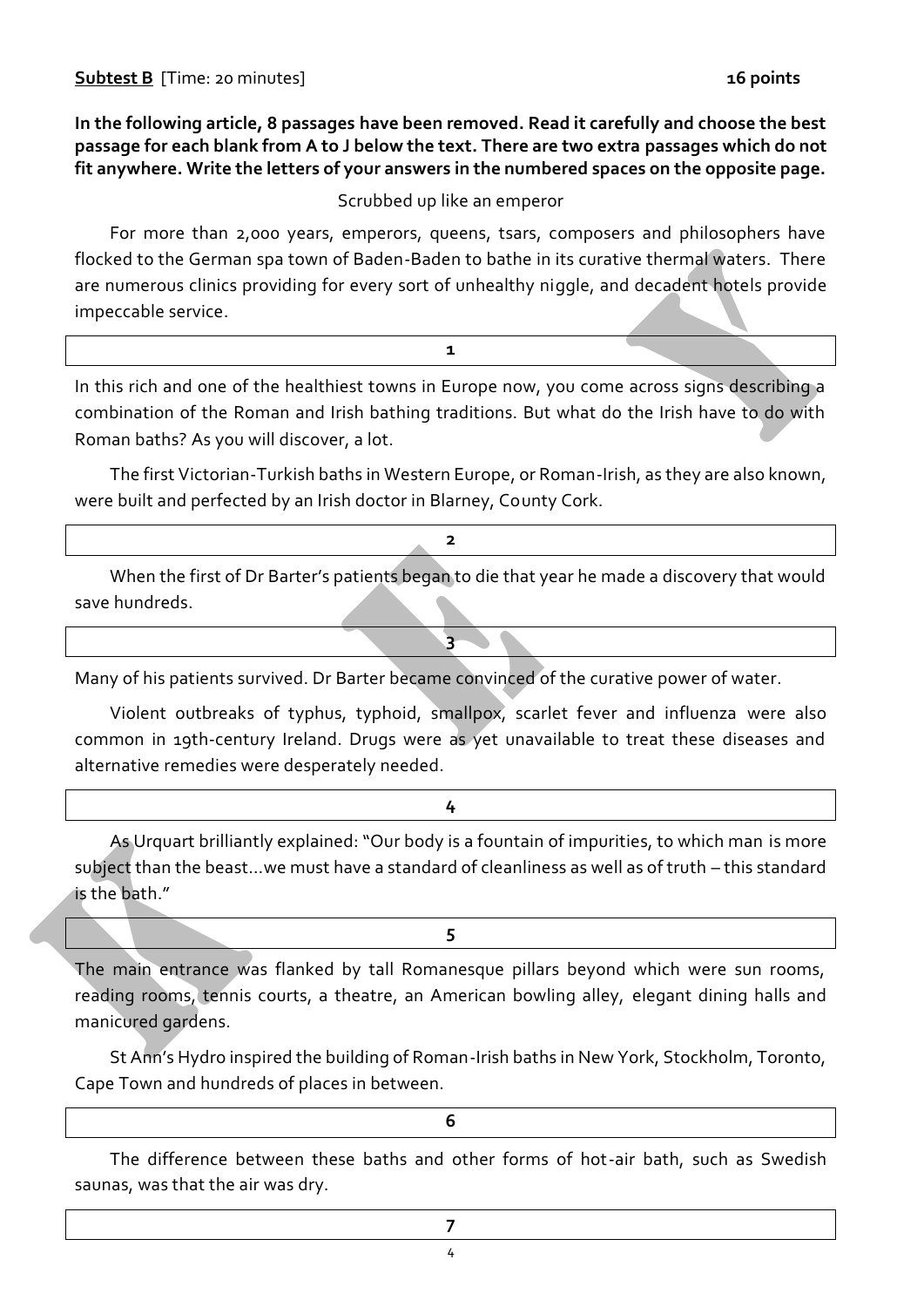He believed that sweating out all the impurities in the body and replacing them with fresh water was the best way of fighting these diseases. His prescription, for almost everything, was the purging of the skin.

During World War I, St Ann's Hydro was used as a military hospital and the Roman-Irish baths were closed due to the lack of coal. This seemed to be a trend for hundreds of baths worldwide.

#### **8**

Well, to experience the delights of the Irish bathing heritage, with hot dry air methods pioneered by Dr Barter, you will have to travel to England, or of course, to Baden-Baden.

## **ANSWERS**

- **A** The medical thinking of the day was that cholera patients should not be given water to drink. In opposition to this, Dr Barter took his patients to a clinic near his home in Blarney and fed them copious amounts of water from his own well.
- **B** Together, on a hill overlooking Blarney, in 1856 Urquhart and Dr Barter built the first "Roman-Irish" or "Improved Turkish" baths in Western Europe. St Ann's Hydropathic Establishment became a world renowned hotel and health centre, attracting thousands of patients from all over Europe.
- **C** Dr Barter found that patients could withstand higher temperatures in dry air than wet. The higher temperatures brought out more of the causes of the diseases.
- **D** This is a town where retired couples, in pressed white linen and pearls, sport gold-topped canes and walk dachshunds on handmade leather leads. Everywhere there is an air of well-groomed opulence.
- **E** As James Joyce's Leopold Bloom, a patron of Dr Barter's establishments in Dublin explains: "Nice smells these soaps have. Time to get a bath round the corner."
- **F** Taking his discovery further, Dr Barter studied the eccentric travel book of a Scottish diplomat, David Urquhart, who extolled the virtues of the Turkish baths as a form of therapeutic hydrotherapy.
- **G** Dr Richard Barter developed the Roman-Irish bath not, as one might expect, to pander to the frivolous, leisure pursuits of the rich, but to fight the rampant cholera epidemic of 1832. This pandemic claimed almost 50,000 Irish lives in little over the year.
- **H** Though the establishment was used for various other activities, the baths were never opened again and the Hydro was finally shut down in 1956. Roman-Irish baths that were commonplace in Victorian Ireland have now drifted into distant memory.
- **I** To provide for this, the baths of Ireland, unlike the continental kind, supplied special bathing costumes, separate entrances and bathing areas for women and men.
- **J** There were more than 600 of these baths in Britain and Ireland alone. They were built in hospitals, asylums, hotels, members clubs and private homes.

## **Write the letter of your answer into the box next to the number of the blank:**

| $\vert$ 1. D $\vert$ 2. G $\vert$ 3. A $\vert$ 4. F $\vert$ 5. B $\vert$ 6. J $\vert$ 7. C $\vert$ 8. H |  |  |  |  |
|---------------------------------------------------------------------------------------------------------|--|--|--|--|
|---------------------------------------------------------------------------------------------------------|--|--|--|--|

#### SUBTEST B: 2 POINTS PER ITEM – 16 POINTS MAXIMUM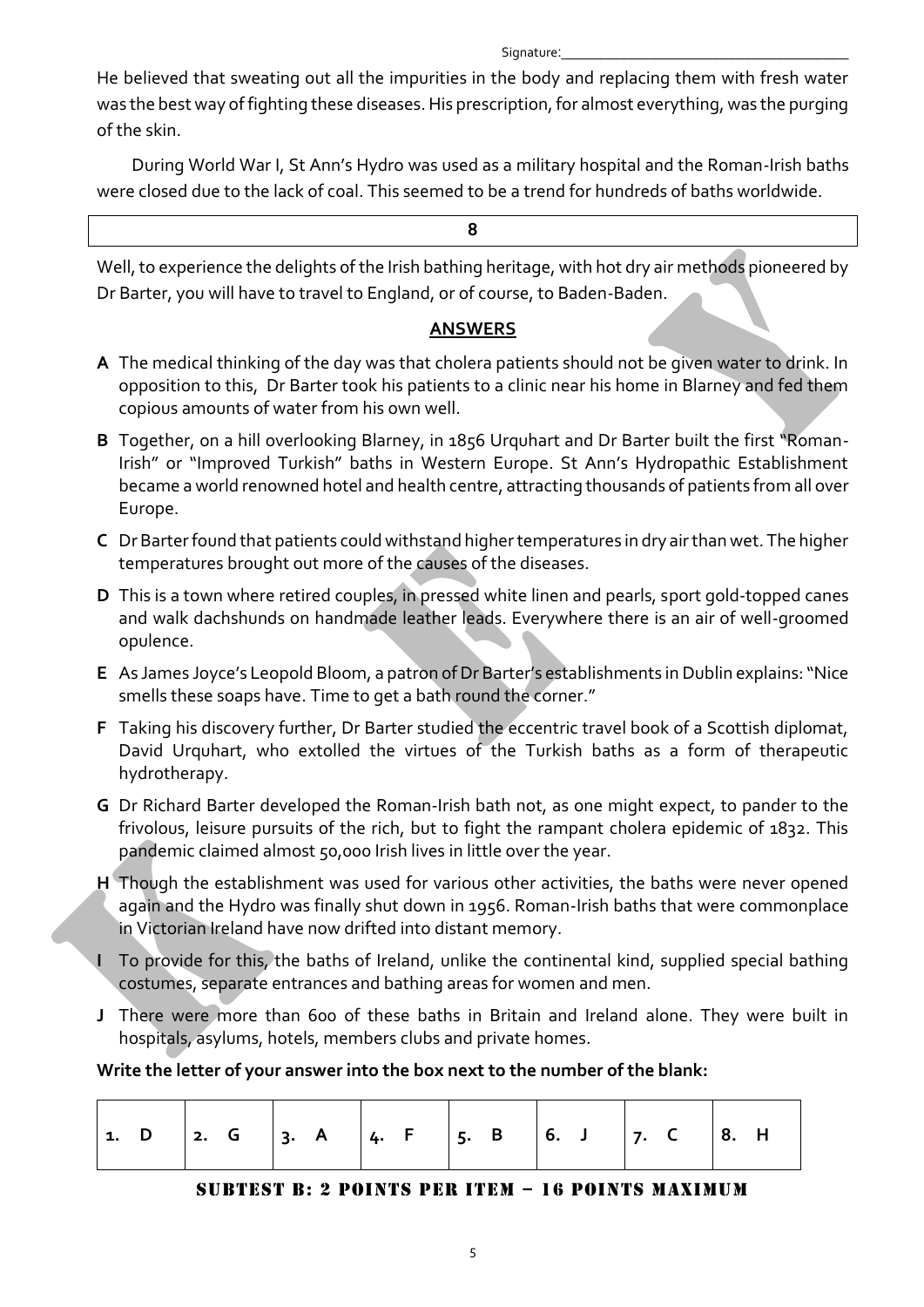#### **Subtest C** (Time: 15 minutes] **22 points**

**In most lines of the following text there is one word that is either grammatically incorrect or does not fit in with the sense of the text. Read the text and where you find such a word, write that word in the space next to the line. Remember that some lines are completely correct – indicate these lines with a tick or checkmark //. The first three lines have been done for you as an example.**

## Babies 'eating too much salt' in processed food and sauces

Almost three quarters of eight-month-old babies consume too much salt because they are fed too much all processed food, cow's milk and bread, research claims. Tinned pasta and salty flavourings such as gravies and yeast extract are among the foodstuffs blamed by the University of Bristol researchers. When the 1 <u>.......**When**</u> nutritionists who carried out from the study warned that high levels of salt while 12, 19, 19, 19, 19, 19, 19 very young can harm childish developing kidneys, give children a taste for salty .<u>.3........ **childish**</u> foods that can persist into adult life. High blood pressure established in childhood  $\ldots$ 4........ $\checkmark$ can track through adulthood. It adds that it is too "extremely important" that parents wish with the receive clear and precise information over "appropriate foods" when they are  $[6, 6, 6]$ having changing their child's diet. Many people are unaware of the amount of salt 1978 merring in manufactured foods and because those of "low socioeconomic status" tend to be <u>…8…….. because</u> less well informed. The research is part of a long-term ongoing study of parents and  $\Box$ 9......... $\checkmark$ youngsters called Children of the 90s. Although the raw research which was done in 10 **which** the early 1990s, the authors who claim it remains relevant and they would expect 11 **who** the results be similar if it was carried out now. According to the research, with most 12 **with** infants were first introduced to solids when between three and four months old. The government's scientific advisory committee on some nutrition advises that 14.............................. infants aged between seven and twelve months receive no more than 1g of salt on a 15.........**.on** day. The Bristol study found that 70% were receiving more than the recommended 16 ... Y amount and some were consuming double the advised level. Although those 17 **Although** consuming most salt tended to be taking cow's milk as a main drink – which is not 18 ... √ recommended for children under a year – and never to be eating bread. The <u>19........**never**</u> nutritionists who conducted the research said: "These findings show no salt intakes 20 mm. need to be substantially reduced in children of this age group. Every infants need <u>21.........**every**</u> foods specifically prepared for them without added salt, so it is important and to 22. **and** adapt the family diet."  $\overline{\phantom{0}}$  $-\theta$ ll <del>\_\_\_≮\_\_\_\_\_\_</del> 13

#### SUBTEST c: 1 POINT PER ITEM – 22 POINTS MAXIMUM

6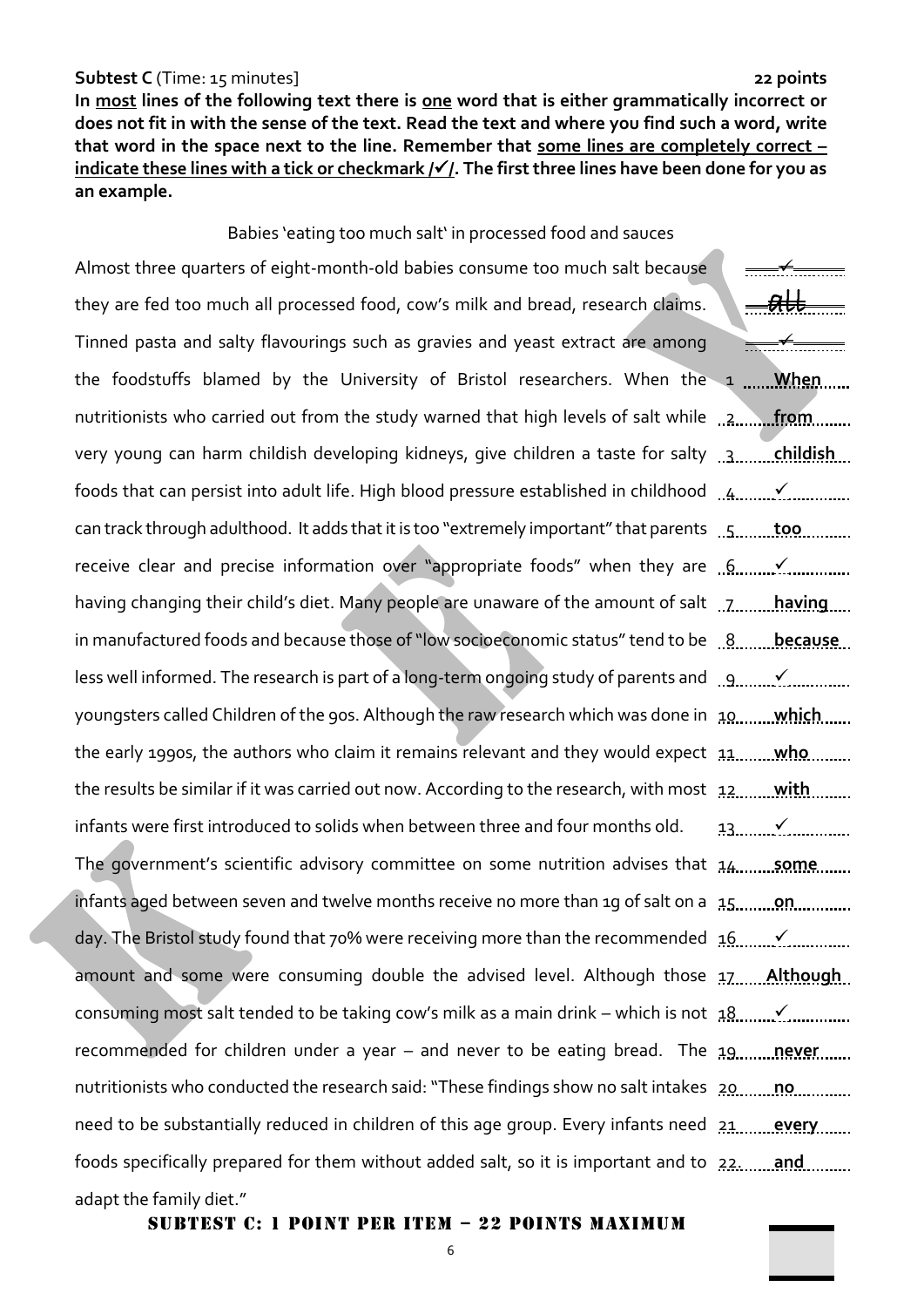## **Subtest D** [Time: 10 minutes] **15 points 15 points**

**For questions 1-10, complete the following text with appropriate forms (parts of speech) of the expressions given in capitals at the end of some lines. You will need to decide whether the form is to be positive or negative. Write the answers in CAPITAL LETTERS in the numbered spaces below the text. Correct spelling is important. The first item has been done for you as an example [0].**

#### Barnardo's

Barnardo's is the UK's **[0]** children's charity, supporting over 90,000 children, young people and families through more than 300 projects nationwide. Our work with women covers a wide range of age groups and issues, including **[1]** teenage mothers whose children have **[2]** or have been excluded from school, and women who have decided to improve their **[3]** through community initiatives. **LARGE HOME ABLE SURROUND**

Tina is one of the many young women we are working with. After a turbulent **[4]**, mostly spent in children's homes and foster placements, she turned to drinking in her early teens. Starved of love as a child, she formed relationships with **[5]**, violent men. At the age of sixteen she gave birth to a baby daughter. As her foster family could not cope with her **[6]**, her baby was placed on the Child Protection Register. Tina was **[7]**to a Barnardo's project, which offers accommodation and help to vulnerable young parents and their children. Tina learned about child **[8]** and how to care for her daughter. With the charity's support, she was able to move into a flat with her daughter, whose name has now been removed from the Child Protection Register. Barnardo's works with the most **[9]** children, young people and **CHILD SUIT BEHAVE REFER DEVELOP ADVANTAGE**

families, helping them transform their lives. We believe that the lives of all children and young people should be free from **[10]**, abuse and discrimination. **POOR**

# 0. ........<del>LARGEST</del>..............

| <b>HOMELESS</b>                                                             | 6. BEHAVIOUR / BEHAVIOR |
|-----------------------------------------------------------------------------|-------------------------|
| <b>DISABILITIES</b><br>2.<br>------------------- <b>-----------------</b> - | 7. REFERRED             |
| 3. <u>SURROUNDINGS</u>                                                      | 8. DEVELOPMENT          |
| 4. CHILDHOOD <b>And Allen Andrew CHILDHOOD</b>                              | 9. DISADVANTAGED        |
| 5. WASUITABLE                                                               | 10. POVERTY             |
| SUBTEST D: 1.5 POINTS PER ITEM - 15 POINTS MAXIMUM                          |                         |

# SPELLING COUNTS!!